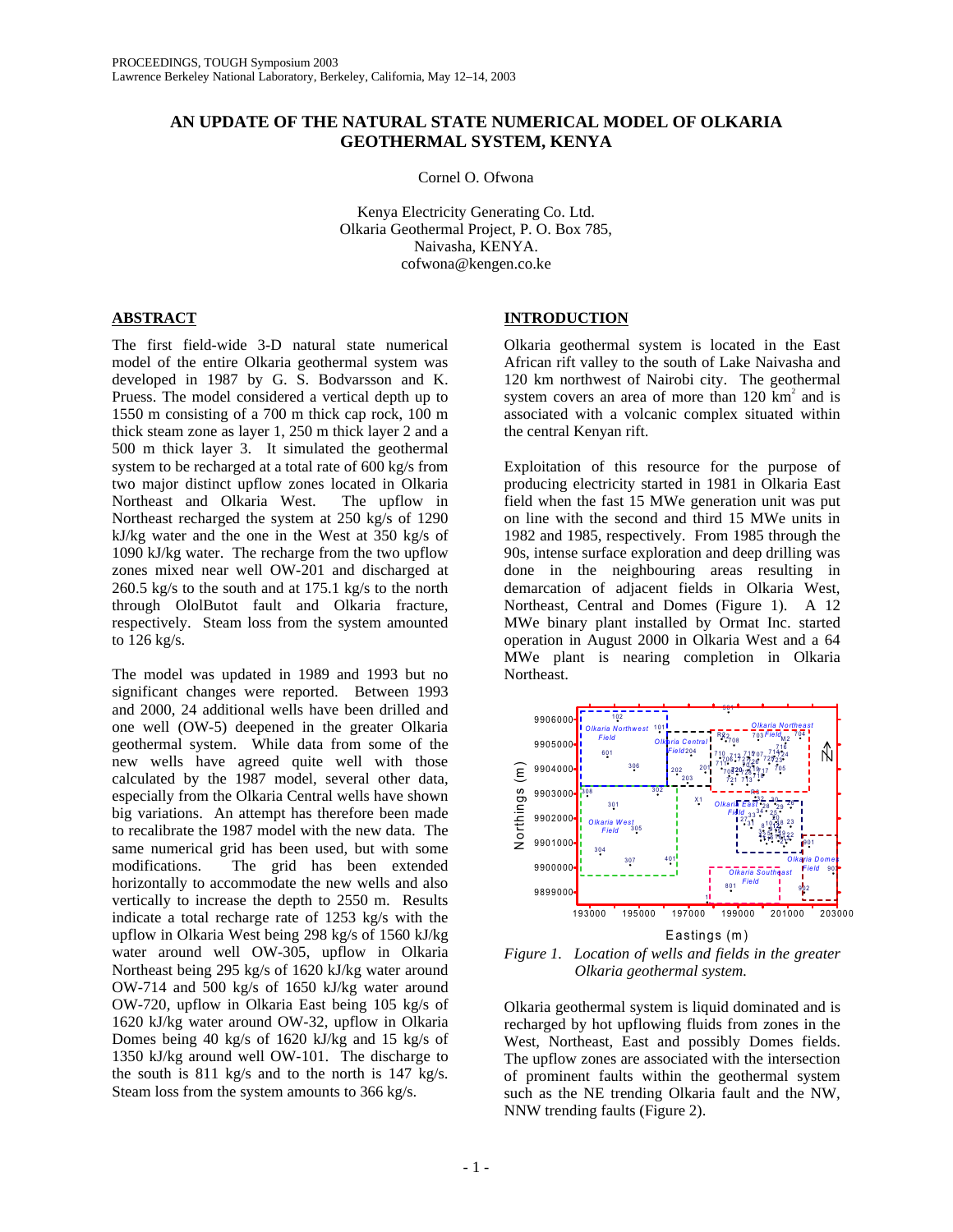

*Figure 2. Geological structural map of Olkaria geothermal system* 

Between the upflow zones in the east and west is a low temperature and pressure zone of Olkaia Central which is associated with the N-S trending Ololbutot fault. Temperatures and pressures in wells drilled in the upflow zones follow the boiling point with depth curve with steam cap forming below the cap rock. Wells in Olkaria Central field have temperature inversions at depth. Subsurface stratigraphy of the wells show that from the surface (which is at an average elevation of 2000 m. a. s. l) to 1400 m. a. s. l, the rocks consist of Quaternary commendites with an extensive cover of pyroclastics. Below these, the rock stratigraphy is essentially horizontal (Muchemi, 1999).

A field-wide 3-Dimensional natural state model was developed in 1987 by Bodvarsson and Pruess (Bodvarsson and Pruess, 1987) and was calibrated against the thermodynamic data obtained from the wells that had been drilled by then. It simulated the geothermal system to be recharged at a total rate of 600 kg/s from two major distinct upflow zones located in Olkaria Northeast and Olkaria West. The upflow in Northeast recharged the system at 250 kg/s of 1290 kJ/kg water and the one in the West at 350 kg/s of 1090 kJ/kg water. The recharge from the two upflow zones mixed near well OW-201 and discharged at 260.5 kg/s to the south and at 175.1 kg/s to the north through Ololbutot fault and Olkaria Fracture, respectively. Steam loss from the system amounted to 126 kg/s. The model was then recalibrated in 1989 and 1993 to accommodate new data from newly drilled wells, but no significant changes were reported. From 1993 to present, 24 additional wells have been drilled and one well (OW-5) deepened in the greater Olkaria geothermal system. There has been a serious need to update the natural state model to conform with the new findings and also to extend the vertical grid to cover the deeper layers. This paper presents an update done on the old model whereby the thermodynamic data from most of the new wells have been incorporated and the vertical grid extended to cover depths up to 550 m. b. s. l. Simulation runs were done in TOUGH2 V2.0 (Pruess et al., 1999).

#### **MODEL DESCRIPTION**

#### **Grid geometry**

The grid used is similar to the previous ones but with extension to the west and east so as to accommodate the newly drilled wells in Olkaria Domes and Olkaria West. The model covers an area of about 120 km<sup>2</sup> and is partitioned into 158 grid blocks (Figure 2). Vertically, the model assumes an impermeable cap rock of 700 m thick beneath which underlies a permeable reservoir of 1850 m (Figure 3) that is further partitioned into five layers giving a total of 790 grid blocks (Ofwona, 2003).



*Figure 3. The horizontal grid*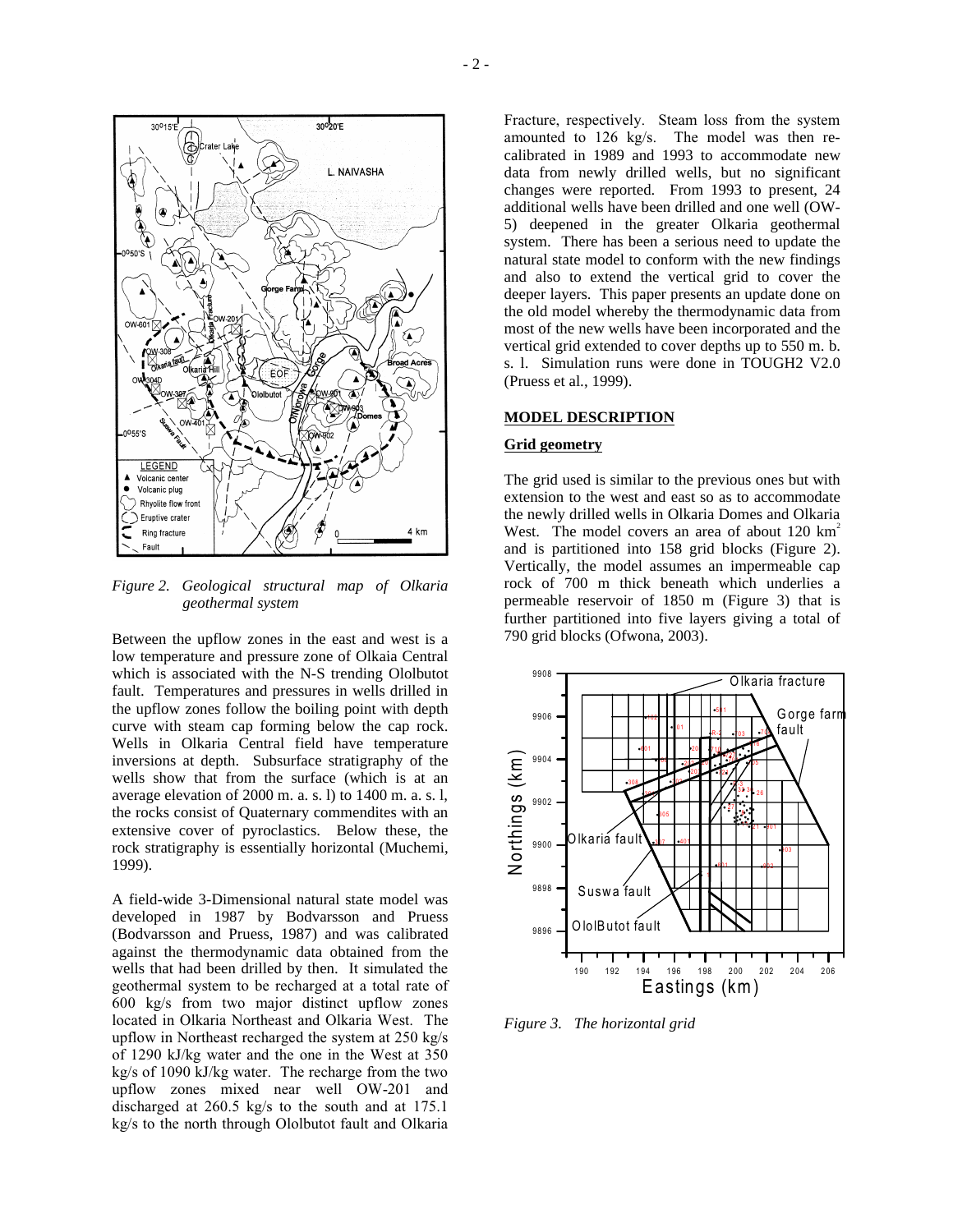

*Figure 4. The vertical grid* 

### **Boundary conditions**

The major hydrogeologic features of the Olkaria system include Olkaria fracture, Olkaria fault, Suswa fault, Gorge farm fault and Ololbutot fault (Figure 2). In the model, the hydrothermal system is recharged by major upflow zones located along the Olkaria fault in the West and Northeast and also smaller upflows in Olkaria East and Domes. The fluids from the upflow zones move along the faults as they undergo conductive cooling as well as cooling by steam loss to the surface and converge in Olkaria Central zone. Major outflow with substantial steam loss and cooling occurs towards the south along Ololbutot fault and towards the north along Olkaria fracture zone. The reservoir is assumed to be bounded in the east and west by no flow boundaries and in the north and south by constant pressure boundaries of 45 bars and 28 bars at 1075 m. a. s. l, respectively. The hot upflows are treated as the source of heat and fluids at the base of the model

### **Fluid and rock properties**

The rock properties used were similar to those used in the 1987 model and changes were made where well tests had shown otherwise and in cases where no information was available, the values used were simply guessed. A rock type with defined rock properties (values of permeability, porosity, density and thermal conductivity) was assigned to each model element. Reservoir fluid was assumed to be pure water and all properties based on steam tables. Table 1 shows the rock properties assigned to the major structures in the geothermal system

*Table 1. Rock properties* 

| <b>Rock properties</b>                                                   | Permeabilities, $m^2$ (x 10 <sup>-15</sup> ) |          |            |
|--------------------------------------------------------------------------|----------------------------------------------|----------|------------|
| Density<br>$2650$ kg/m <sup>3</sup>                                      |                                              | Vertical | Horizontal |
| Heat capacity<br>1000 J/kg $\rm ^{\circ}C$                               | Olkaria<br>Fault                             | 230      | 230 x 230  |
| Thermal conductivity<br>$2.0 \text{ W/m}^{\circ} \text{C}$               | Olkaria<br>Fracture                          | 250      | 250 x 250  |
| <b>Relative Permeabilities:</b><br>$k_{\rm rs}(S_s) = (S_s - 0.05)/0.55$ | Ololbutot<br>Fault                           | 500      | 500 x 500  |
| $\underline{k_w(S_w)} = (S_w - 0.40)/0.60$                               |                                              |          |            |

## **Match to the measured data**

The natural state simulation run was done for 10,000 years until a steady state situation agreeing closely with the measured temperatures and pressure values in most parts of the field was found. It was a long trial and error procedure, slightly changing the rock parameters and boundary conditions. Important adjustable parameters in the model were the strength of the upflow (both enthalpy and upflow rate), vertical and horizontal permeabilities and the strength of outflow and steam losses along the prominent hydrogeologic structures. The computed values were compared with the measured or inferred downhole temperature and pressure data.

### **RESULTS**

The results of the simulation are shown graphically for a few selected wells in the Figures  $5 - 14$ . They show graphs detailing pressures and temperatures calculated by the updated model in relation to the measured or inferred formation temperatures and pressures. It is observed that the calculated data matches pretty well with the measured data.

Table 2 and 3 show the flow rates and enthalpies that now define the "best" natural state model. They were obtained after several simulation runs where they were systematically adjusted together with formation permeabilities to obtain better fits between calculated and measured data.

*Table 2. Upflow rates and Enthalpies* 

| <b>Upflow</b><br>Area | Flow Rate (kg/s) | Enthalpy (kJ/kg) |
|-----------------------|------------------|------------------|
| OW-305                | 298              | 1560             |
| OW-714                | 295              | 1620             |
| $OW-720$              | 500              | 1650             |
| OW-101                | 15               | 1350             |
| OW-32                 | 105              | 1620             |
| <b>DOMES</b>          | 40               | 1620             |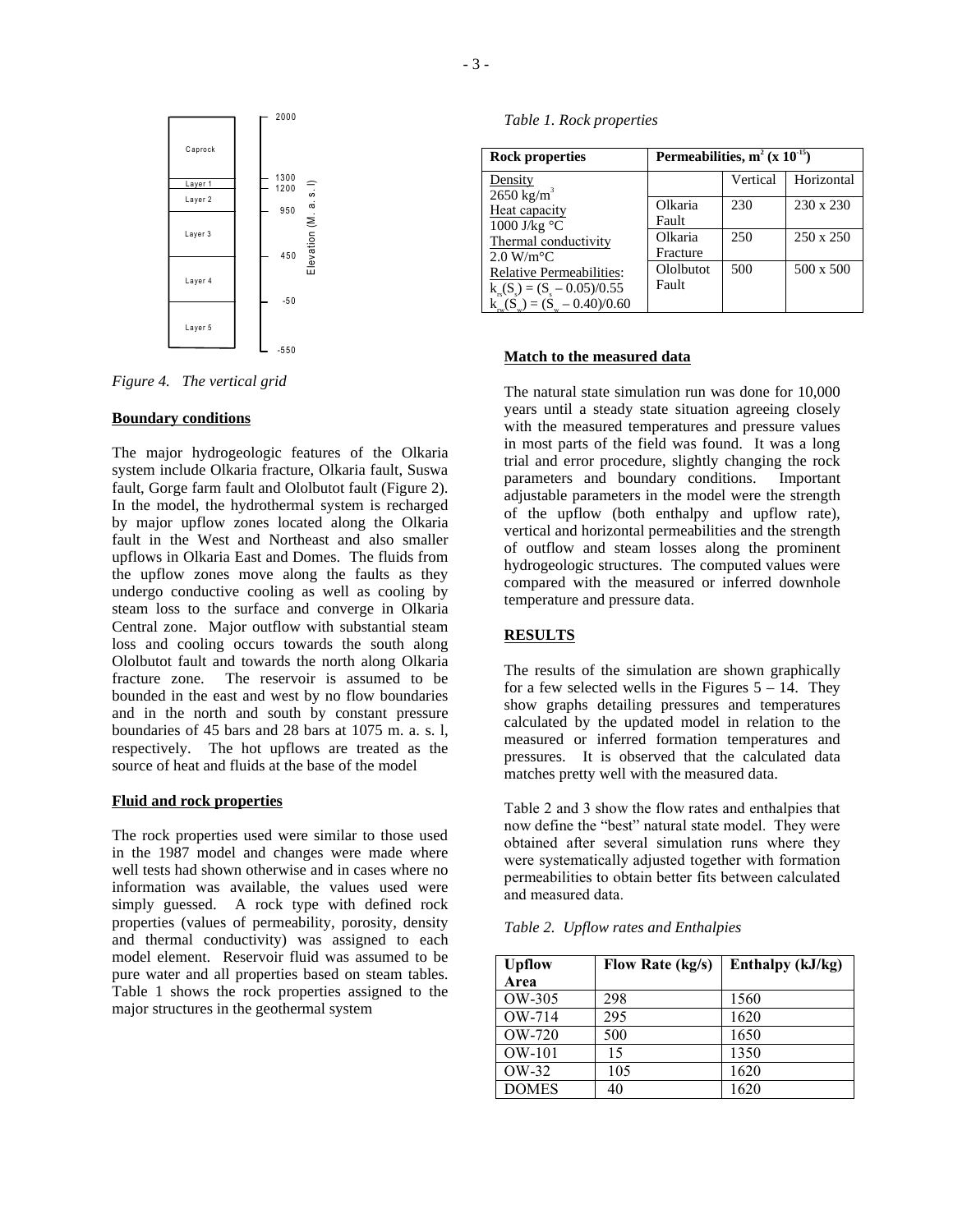*Table 3. Outflow from the system*

| Outflow      | Flow rate (kg/s) |
|--------------|------------------|
| To the north | 147              |
| To the south | 811              |
| Steam loss   | 366              |



*Figure 5. Match to temperature data in well OW-30* 



*Figure 6. Match to pressure data in well OW-30* 



*Figure 7. Match to temperature data in well OW-706* 



*Figure 8. Match to pressure data in well OW-706* 



*Figure 9. Match to temperature data in well OW-202* 



*Figure 10. Match to pressure data in well OW-202*